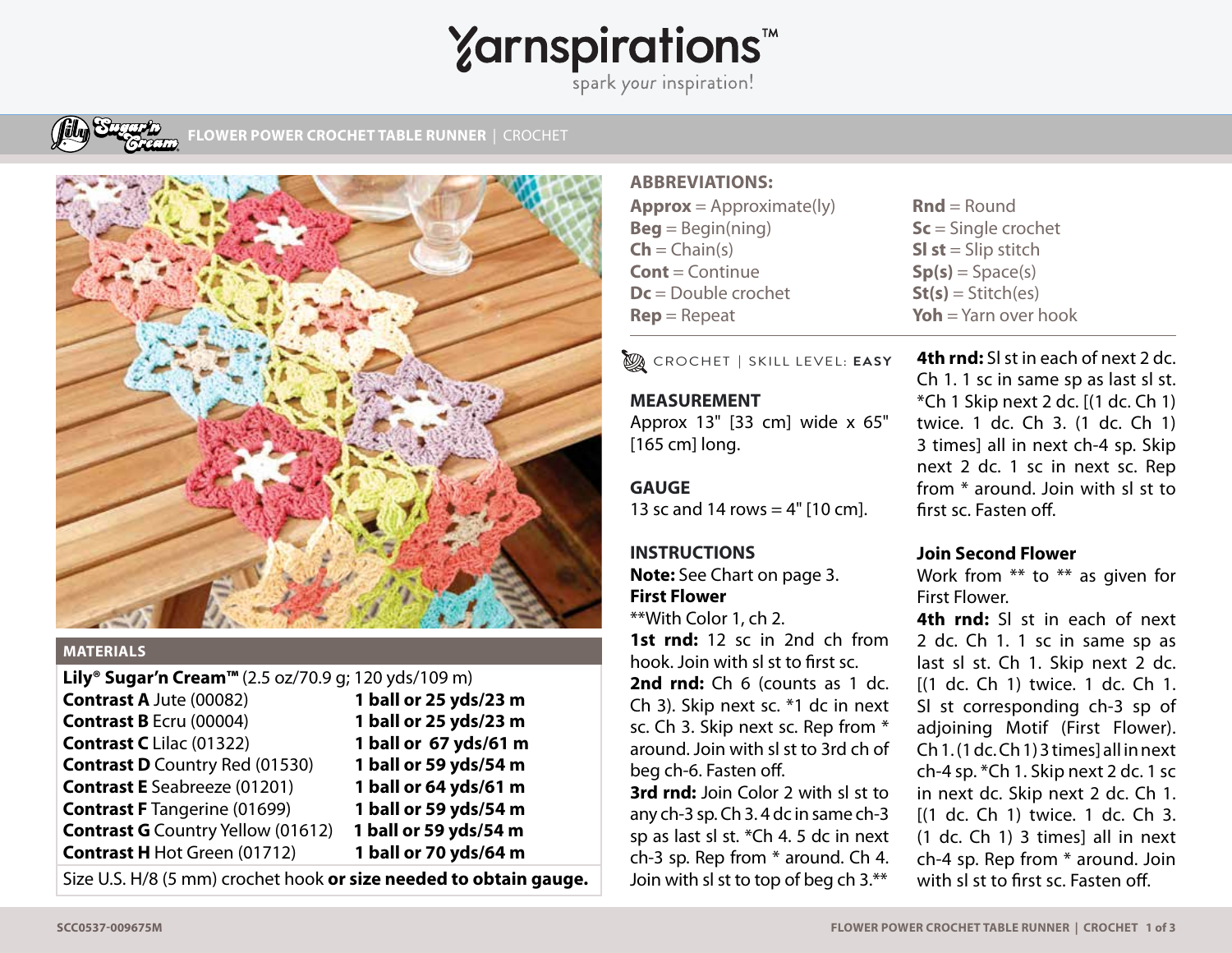# Yarnspirations<sup>th</sup>



**GO TO SEED KNIT SCARF** | KNIT **FLOWER POWER CROCHET TABLE RUNNER** | CROCHET

#### **Join Third Flower**

Work from \*\* to \*\* as given for First Flower.

**4th rnd:** Sl st in each of next 2 dc. Ch 1. 1 sc in same sp as last sl st. \*Ch 1. Skip next 2 dc. [(1 dc. Ch 1) twice. 1 dc. Ch 1. Sl st in corresponding ch-3 sp of adjoining Flower (First Flower) Ch 1. (1 dc. Ch 1) 3 times] all in next ch-4 sp. Ch 1. Skip next 2 dc. 1 sc in next dc. Rep from \* once more. \*Ch 1. Skip next 2 dc. [(1 dc. Ch 1) twice. 1 dc. (1 dc. Ch 1) 3 times] all in next ch-4 sp. Rep from \* around. Join with sl st to first sc. Fasten off.

#### **Join Fourth Flower**

Work from \*\* to \*\* as given for First Flower.

**4th rnd:** Sl st in each of next 2 dc. Ch 1. 1 sc in same sp as last sl st. \*Ch 1. Skip next 2 dc. [(1 dc. Ch 1) twice. 1 dc. Ch 1. Sl st in corresponding ch-3 sp of adjoining Motif (Third Flower). Ch 1. (1 dc. Ch 1) 3 times] all in next ch-4 sp. Ch 1. Skip next 2 dc. 1 sc in next dc. Rep from \* twice more (Joining to Second Flower). Ch 1. Skip next 2 dc. [(1 dc. Ch 1)

twice. 1 dc. (1 dc. Ch 1) 3 times] all in next ch-4 sp. Rep from \* around. Join with sl st to first sc. Fasten off.

Cont as established for Third and Fourth Flowers, in the following color sequence:

**Motif A:** A as Color 1. E as Color 2. **Motif B:** B as Color 1. C as Color 2. **Motif C:** B as Color 1. D as Color 2. **Motif D:** A as Color 1. F as Color 2. **Motif E:** F as Color 1. G as Color 2.

#### **Center Joining Motif**

With H, ch 2.

**1st rnd:** 4 sc in 2nd ch from hook. Join with sl st to first sc. 4 sc. **2nd rnd:** Ch 4. *[Yoh twice and draw up a loop. (Yoh and draw through 2 loops on hook) twice.] 3 times in same sc as last sl st. Yoh and draw through 4 loops on hook*  – beg cluster made. Ch 8. \**[Yoh twice and draw up a loop. (Yoh and draw through 2 loops on hook) twice.] 4 times in next sc. Yoh and draw through 5 loops on hook.*  Ch 8. Rep from \* twice more. Join with sl st to top of Beg cluster.

**3rd rnd:** Sl st in first ch-8 sp. Ch 1. 1 sc in same sp as last sl st. \*Ch 3. Sl st in corresponding sc of adjoining Flower. \*Ch 3. 1 sc in same ch-8 sp as last sc. Ch 4. Sl st in corresponding sl st of adjoining Flowers. Ch 4. 1 sc in next ch-8 sp. Rep from \* around. Join with sl st to first sc. Fasten off.